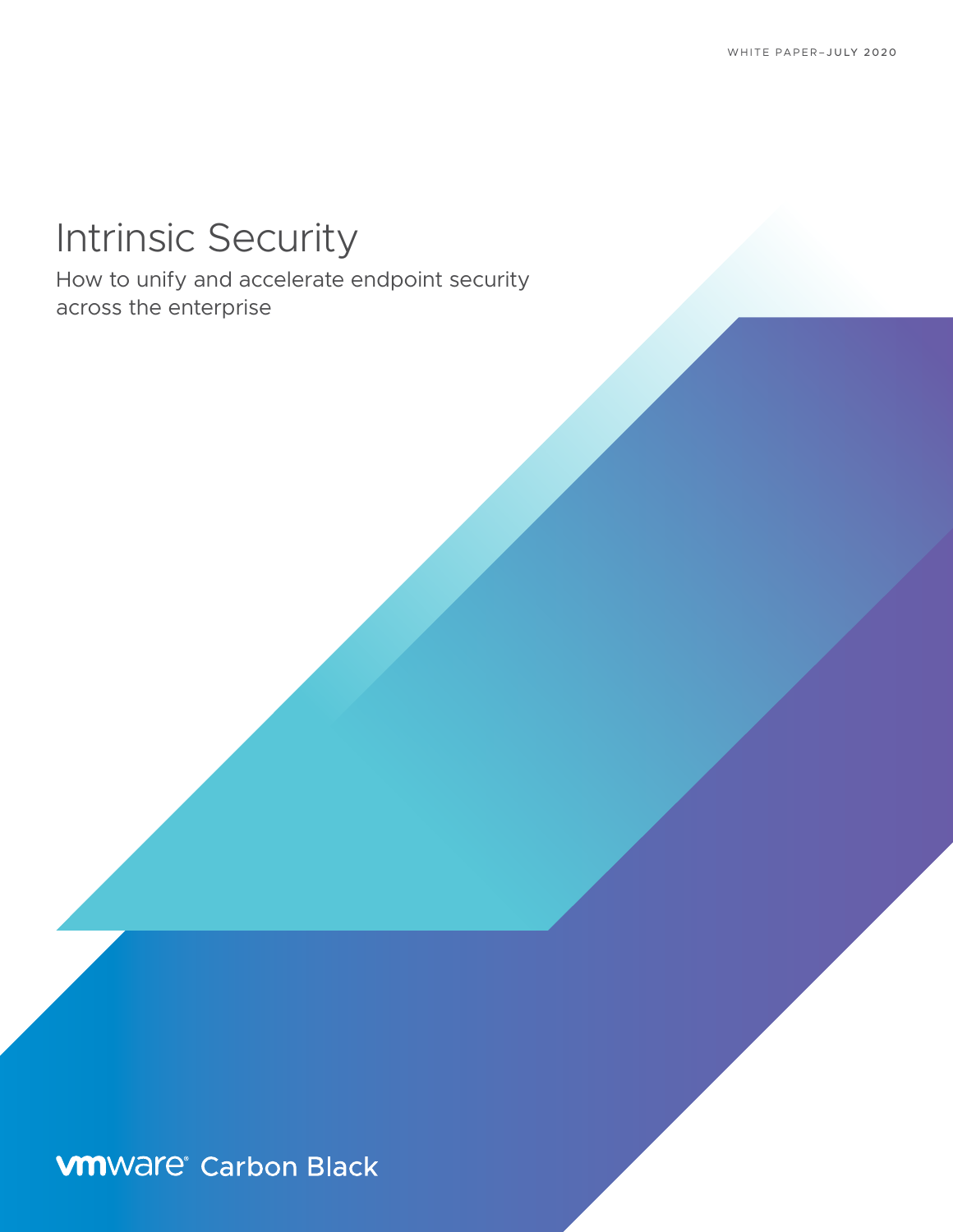### Table of contents

| Introduction                     | 3              |
|----------------------------------|----------------|
| A short history of cybersecurity | 3              |
| Intrinsic security components    | $\overline{4}$ |
|                                  |                |
|                                  |                |
| Sample risk scenarios            | 8              |
|                                  |                |
|                                  |                |
|                                  |                |
| Summary                          | 16             |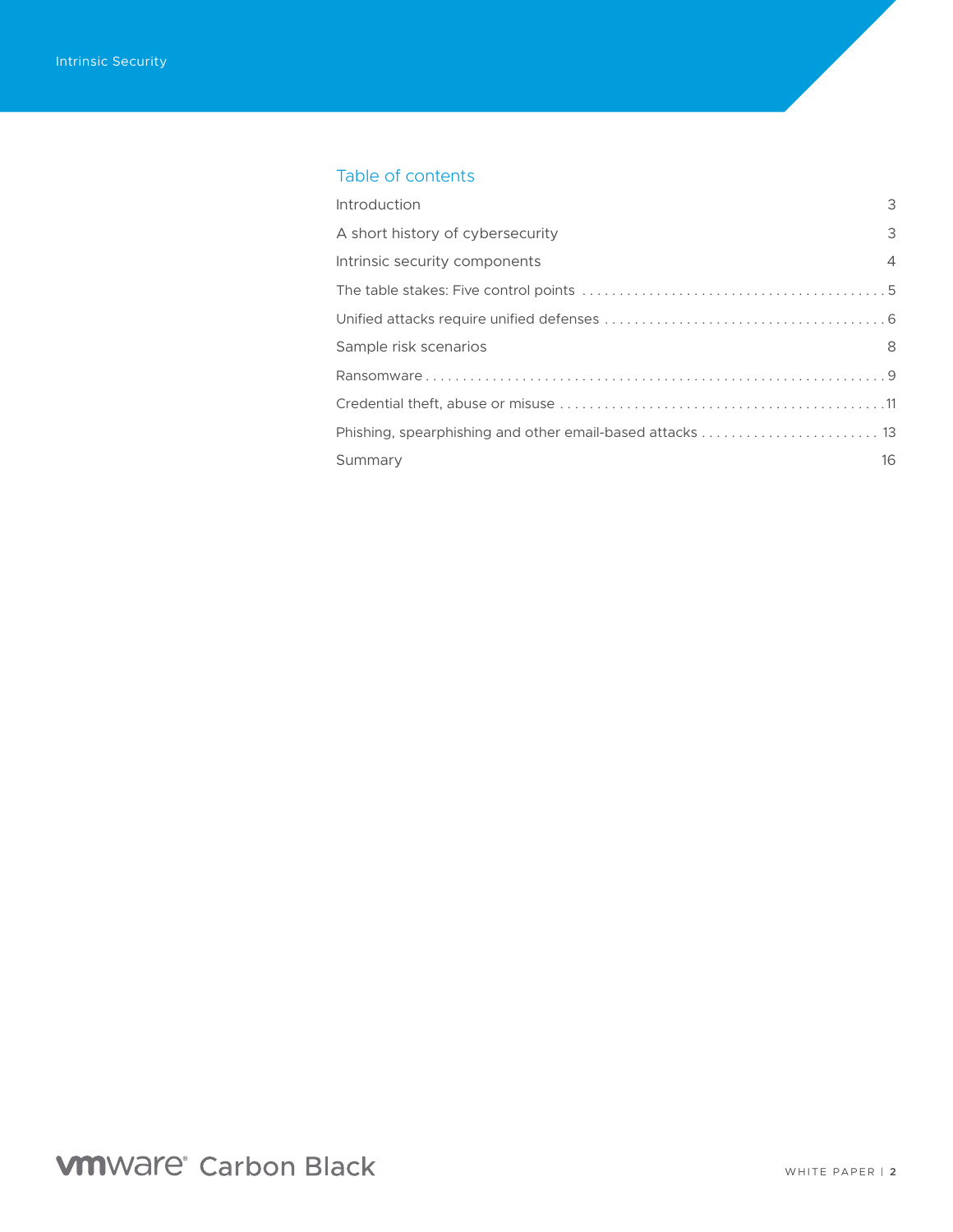### <span id="page-2-0"></span>Introduction

Now more than ever, for every global organization, the cloud is essential.

Adapting to COVID-19 is consuming nearly all of our collective attention at the moment. Yet, even before meeting today's crisis, private and public sector leaders were focused on how to expand global operations while also navigating their teams through a digital transformation.

As most executives come to realize, the cloud is the way—truly the only viable way—for businesses to thrive. In fact, no matter what captures our attention today or next year, the path forward hangs on the promise of the cloud.

Yet, with opportunities come risks. Especially when moves are made without considering likely security outcomes (e.g., cloud misconfigurations, unprotected Amazon S3 buckets, etc.). Unless and until security is built in straight from the start, every step of a digital transformation is at risk.

This paper provides a roadmap for putting your cybersecurity program on solid footing. By implementing unified security at the core control layers—endpoints, networks, identity systems, clouds and the workloads running on them—enterprise teams can reduce risk and costs while also meeting business goals. That's what intrinsic security is all about.

### A short history of cybersecurity

In the late 1980s, the first computer-borne worm was accidentally launched as part of a research project to discern the size of the internet.<sup>1</sup> Since then, while we don't have precise numbers, we have determined that the internet is doubling at nearly twice its size every two years.<sup>2</sup>

And sadly, self-propagating worms and viruses are still with us. The way in which the cybersecurity industry has responded to these risks (and others) has been to focus on the specific layers, vectors and avenues that these attacks exploit. Rather than seeing these risks in context and addressing them holistically, most enterprises and the security vendors who support them have taken a vector-by-vector approach.

As the cybersecurity industry has grown from these early days, each vendor has come to market focusing on one aspect of cyber risk, whether that's risks to the endpoint, the network, the applications, or authentication systems and transactions. This best-of-breed approach encourages a disjointed and vulnerable defense with each team focusing on one type of product or aspect of IT infrastructure. By creating silos for IT operations and security, enterprises invite complexity and sacrifice unified visibility.

Plus, this legacy approach lends itself to a reactionary response. IT security teams become overly threat-centric because they're not able to see each threat within its broader context. And when teams do see the need for threat mitigations, they're often forced to figure out how to add security on top of processes and systems, rather than have security considerations addressed at the start.

Regardless of industry or geographic location, every enterprise has had to reckon with the challenges of a siloed, threat-centric and bolted-on security approach. Fortunately, there's a way out. And now is the perfect time. Considering that more than 50 percent of IT and security teams report being understaffed<sup>3</sup>, it's critical we find ways to move forward to maximize effectiveness.

3. VMware Carbon Black. "2020 Cybersecurity Outlook Report." March 2020.

**VMWare**<sup>®</sup> Carbon Black

<sup>1.</sup> Forbes. "This Week In Tech History: The Birth Of The Cybersecurity And Computer Industries." Gil Press. November 1, 2015.

<sup>2.</sup> Live-Counter.com. "How Big Is The Internet?"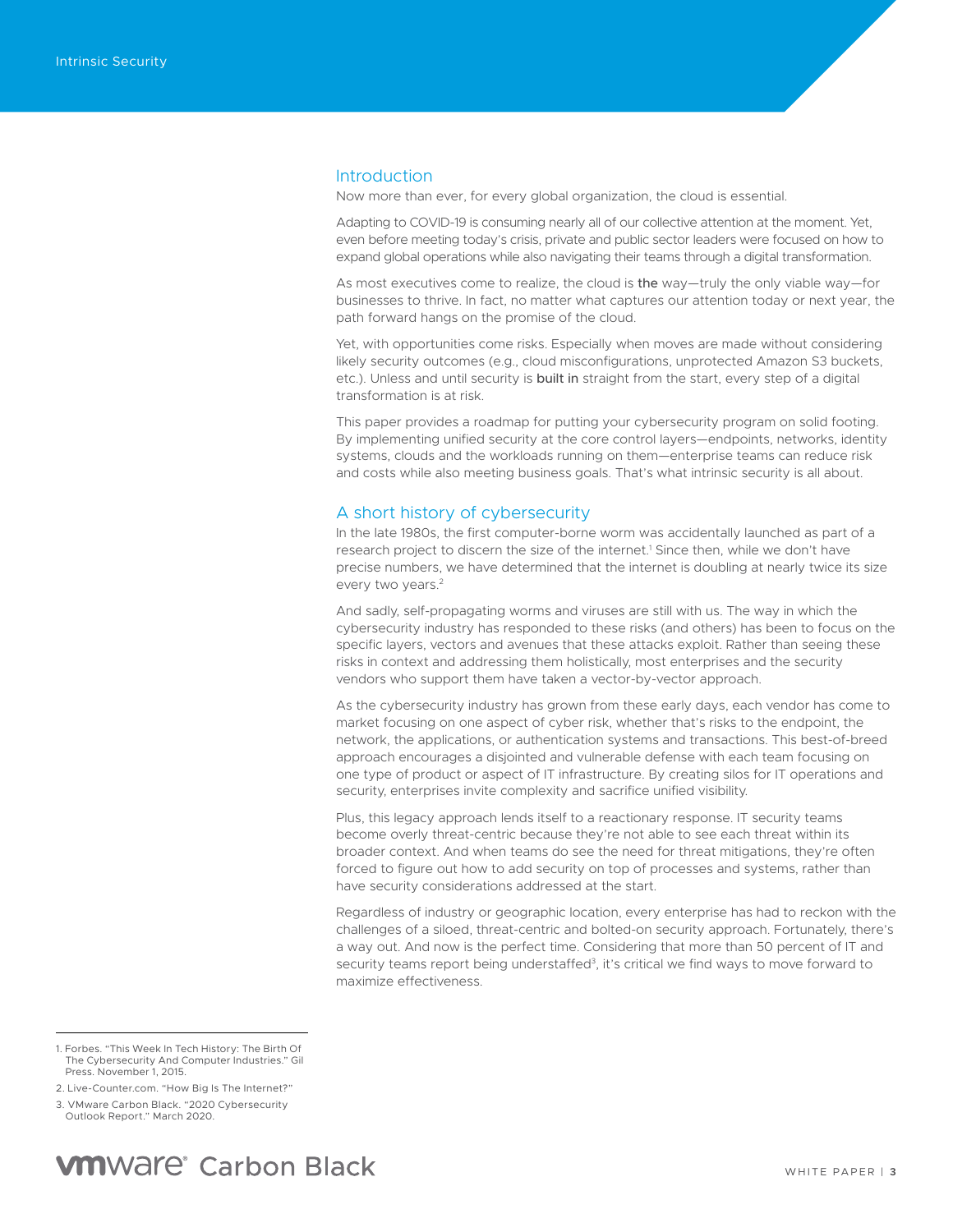<span id="page-3-0"></span>Intrinsic security represents VMware's vision to disrupt cybersecurity by embedding unified visibility and control into every aspect of an enterprise's infrastructure: network, workload, cloud, workspace/ endpoint and identity.

### ARM YOUR THREAT HUNTERS

One big takeaway from securitymature enterprises is that threat hunting programs work. According to a 2019 SANS survey, 36 percent of respondents report significant improvement in robust detections and better coverage after implementing threat hunting programs.<sup>4</sup> Like an early warning alarm system, threat hunters uncover hidden attacks that may have percolated under the radar of traditional security tools such as antivirus tools, security information and event management (SIEM) solutions, and intrusion detection systems (IDSes). By proactively discovering these stealthy indicators of compromise, threat hunters can disrupt them before they take hold and wreak significant havoc. For information on how VMware Carbon Black Cloud™ can power your threat hunting program, please register for our *[virtual Become a](https://www.carbonblack.com/resource/virtual-become-a-threat-hunter-workshop/)  [Threat Hunter workshop](https://www.carbonblack.com/resource/virtual-become-a-threat-hunter-workshop/)*.

### Intrinsic security components

It's all hands on deck when it comes to cyberthreats. Considering that IT teams are now responsible for more devices, applications and data than ever before, defending against these constant attacks has never been more challenging. A new approach is desperately needed. One that can scale to accommodate an ever-expanding risk surface area. That's precisely what intrinsic security offers. In fact, it's truly the only way to make real progress in fighting against cyberattacks.

To meet an ever-expanding risk surface area, enterprise teams must:

- Broaden their defenses Go beyond siloes; implement unified security across endpoint, workloads, clouds, networks and identities.
- Deepen their analysis Capture and analyze activity based on multiple methods (machine learning, signatures, behavioral, etc.) and from vast data sets (cloud-based and endpoint-based).
- Extend their reach Integrate easily with other security technology for orchestrated and automated workflows.

This is the core framework for intrinsic security. Breadth. Depth. Extensibility.

The three distinct attributes that intrinsic security is based on deliver the breadth, depth and extensibility that today's global enterprises require:

- Security is unified across tools and teams.
- Security is context-centric based on what you're trying to protect.
- Security is built in to the infrastructure.



FIGURE 1: Intrinsic security attributes.

4. SANS Institute. "SANS 2019 Threat Hunting Survey: The Differing Needs of New and Experienced Hunters." Mathias Fuchs and Joshua Lemon. October 25, 2019.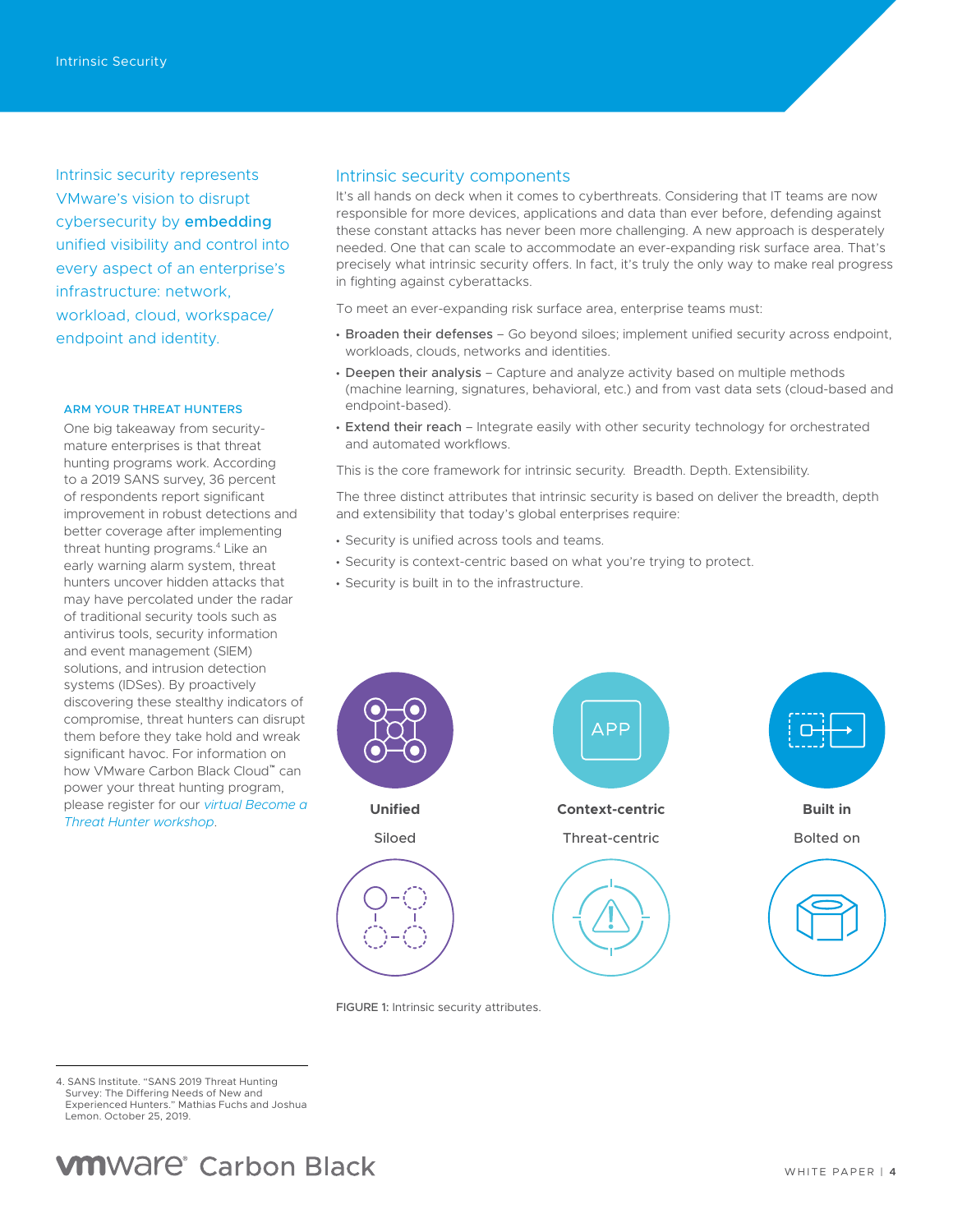### <span id="page-4-0"></span>The table stakes: Five control points

Five architectural components enable the applications and data that drive enterprise business: endpoints, workloads, clouds, networks and identity systems. By embedding security into each of these control points, and unifying security controls via a single management approach, teams can improve security, eliminate complexity and gain efficiency.

First, it's essential that each team responsible for managing these core control points gain visibility into how enterprise applications and data are accessed. Table 1 lists these control points, along with the key questions faced by the teams managing them.

| <b>CONTROL</b><br><b>POINT</b>               | <b>EXAMPLES</b>                                                                                                                          | WHO IS<br><b>RESPONSIBLE</b>                         | <b>WHAT THEY NEED TO KNOW</b>                                                                                                                                                                             |
|----------------------------------------------|------------------------------------------------------------------------------------------------------------------------------------------|------------------------------------------------------|-----------------------------------------------------------------------------------------------------------------------------------------------------------------------------------------------------------|
| Endpoints                                    | Laptops, servers,<br>point-of-sale<br>(POS) systems<br>and so on                                                                         | IT and/or<br>security                                | • Have I hardened my devices?<br>• Are my endpoints secure?<br>• Can I trust this device and<br>allow it to connect?                                                                                      |
| Workloads                                    | Infrastructure as<br>a service (laaS).<br>platform as a<br>service (PaaS),<br>software as a<br>service (SaaS),<br>hybrid/multi-<br>cloud | CloudOps/<br>Infrastructure/<br>DevOps/<br>SecDevOps | • Are my workloads configured<br>appropriately?<br>• Have I reduced the attack<br>surface on my workloads?<br>• How can I detect and respond<br>to issues as they arise?                                  |
| Clouds                                       | Hybrid, edge,<br>public, telco                                                                                                           | Cloud team/<br>service provider                      | • Are my public clouds<br>configured securely?                                                                                                                                                            |
| <b>Networks</b>                              | LAN, VLANs,<br>WAN,<br>demilitarized<br>zone (DMZ) and<br>so on                                                                          | Network<br>operations                                | • Are my trusted networks<br>secure?<br>• Have I micro-segmented my<br>critical assets?<br>• Do I have malicious traffic<br>internally?<br>• Have I segmented my<br>network to limit lateral<br>movement? |
| <b>Identities</b><br>and identity<br>systems | Active<br>Directory, single<br>sign-on (SSO),<br>password<br>managers and<br>so on                                                       | IT and/or Infosec<br>application<br>owners           | • Is the user who they<br>say they are?<br>• Can I trust this authentication<br>or authorization process (e.g.,<br>do I expect this behavior)?<br>• Which credentials may have<br>been compromised?       |

TABLE 1: Control points that drive enterprise business.

To answer these questions accurately and fast, teams need to know what is happening on these control points, and whether these activity patterns are normal, unusual, or signal a potential attack or intrusion.

## **VM**Ware<sup>®</sup> Carbon Black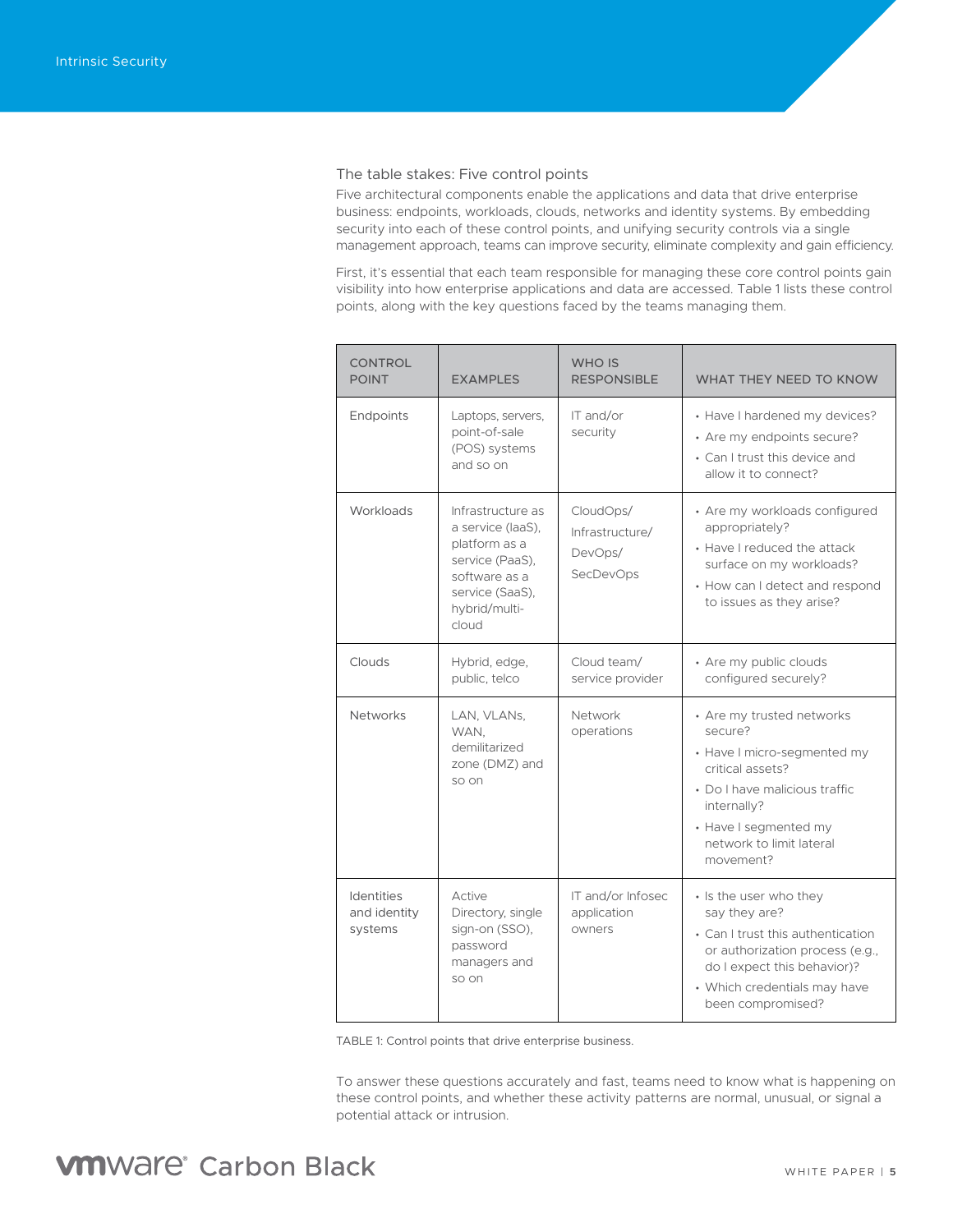<span id="page-5-0"></span>Currently, most enterprise teams use multiple technologies accessed through a myriad of consoles to do their jobs on a daily basis. The task is not trivial, nor are attempts at trying to make any sense from all the data. As a result, teams are limited in terms of their threat understanding and ability to prioritize incident response efforts. And because most threats involve more than one control point, gaining full contextual awareness remains elusive.

With our intrinsic security approach, deep monitoring and behavioral analysis are implemented at each control point, and then unified for full contextual awareness. Like a video camera that records every move at each control point, intrinsic security enables comprehensive contextual awareness. Because there's no need to manually stitch together telemetry from disparate control points, teams are empowered to track down threats from the point of entry and every step in between.

### Unified attacks require unified defenses

Attackers don't limit their nefarious activity to one control point. In fact, the more sophisticated ones are adept at staying under the radar. Attacker activity on any one individual control point may appear on the surface as benign. But when we put it all together, we're better armed to defend ourselves.

After all, the hidden operational gaps that form when teams work in siloed workflows are cracked open by innovative cybercriminals. An intrinsic security approach breaks down these silos across critical control points so teams can collaborate more quickly and more cohesively. A threat's full context is shared among teams so they can be proactive, prioritizing the threats with the greatest impact, and orchestrating coordinated responses for better outcomes.



FIGURE 2: The five control points of intrinsic security.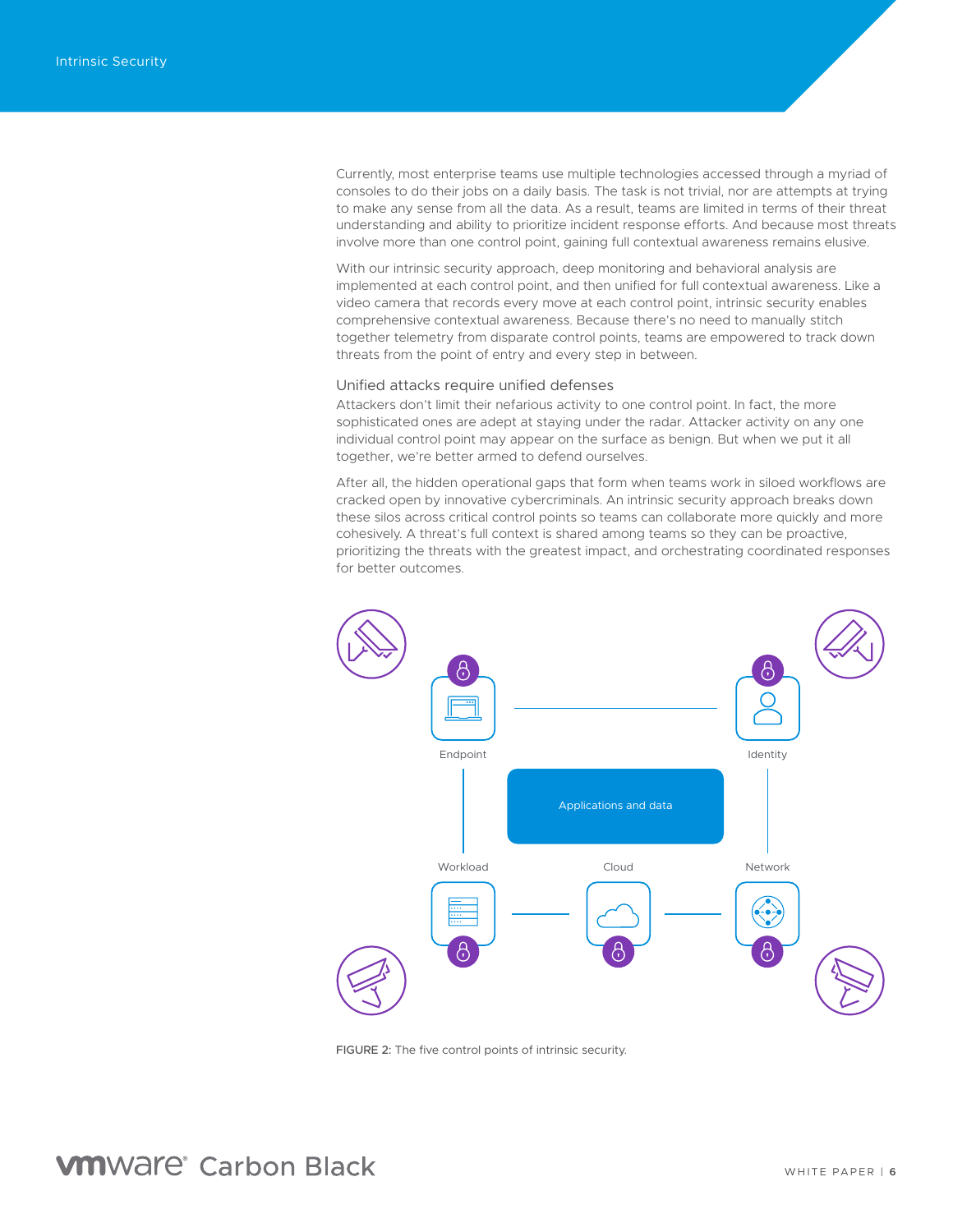This approach reduces risks as well as costs. Hardening endpoints and improving cyber hygiene goes a long way in preventing attacks from ever starting. Additionally, our approach combines multiple prevention capabilities rather than just relying on one method, such as machine learning, or signatures or behavioral analysis alone. This is why we catch attacks others might miss.

With clear and comprehensive insight into what's happening on every endpoint, you can respond faster and with more precision than ever before. The faster you can detect a threat, the more likely you can disrupt it, and achieve a better outcome.

In the next section, we'll demonstrate how our approach enables you to broaden, deepen and extend your defenses in some common risk scenarios.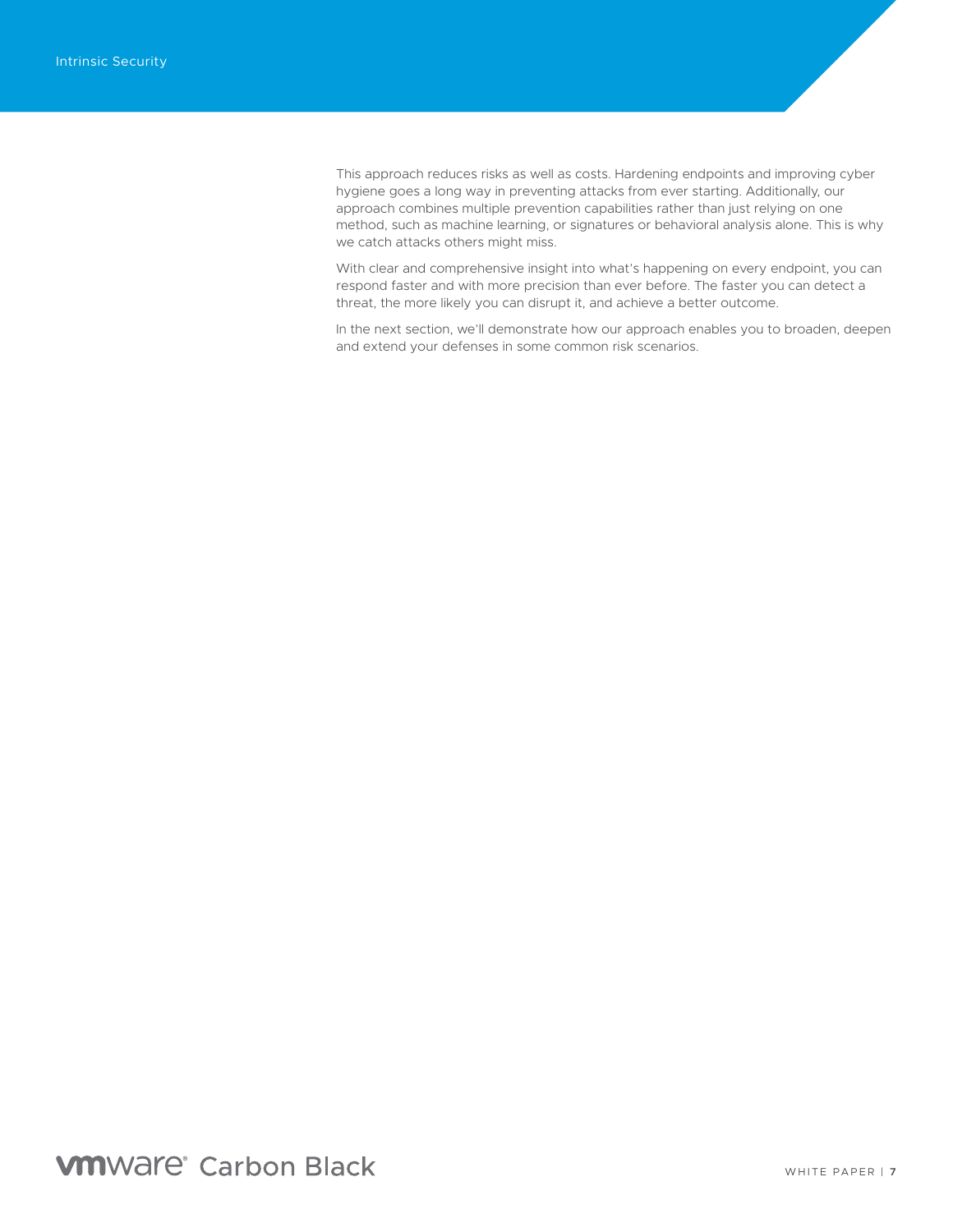### <span id="page-7-0"></span>Sample risk scenarios

While IT and security teams must defend against a wide variety of attacks, there are some standard attack patterns to recognize. After all, knowing how attacks happen can enable teams to better prepare, prioritize and develop standardized defenses.

We've outlined the typical steps attackers take when targeting a victim, as well as how enterprises can implement intrinsic security countermeasures.

### **Step 1:** Reconnaissance and infiltration

Port scans, network probes, social engineering and other tactics are used to gain intel about the victim to determine how best to infiltrate the network. The goal during this step is to gain initial access without setting off any alarms. Infiltration tactic examples include drive-by compromise (browser session hijacking); exploiting a publicly facing application; compromising an external remote service (e.g., VPN); credential theft and/or reuse; and phishing links or attachments.

### Effective countermeasures: Harden and prevent

Forward-thinking enterprises reduce the overall risk surface area exponentially through simple cyber hygiene measures. From patching vulnerabilities to running continuous, proactive scans across their environments, enterprises can shrink the issues they need to respond to, increasing their resilience and efficiency overall. Additionally, by implementing strong authentication and securing remote worker access, enterprises empower employee productivity while effectively keeping attackers from compromising corporate data and communications.

#### **Step 2:** Persistence and manipulation

Once an attacker has gained access, the next goal is to maintain that access as long as possible without being detected. Maintaining persistence is accomplished via methods such as manipulation of valid accounts and OS accessibility features; creation of new accounts; accessing hidden files and folders; abusing PowerShell profiles; modifying registry settings and run keys; and shortcut modifications.

#### Effective countermeasures: Monitor and detect

Capturing detailed activity across endpoints and correlating this data with network traffic and authentication processes provides the necessary context to identify a cyberattack. Unifying the bread crumbs an attacker leaves behind is finally possible with an intrinsic security approach. Because VMware Carbon Black Cloud constantly monitors and analyzes behavioral patterns across each control point, it can discover stealthy attacker activity that may seem innocuous out of a unified context.

### **Step 3:** Execution and exfiltration

Attacker intent is not always known, but one of the most common is to steal data they can resell on the dark web. Whether a customer's private information (e.g., health records) or a company's secrets (e.g., intellectual property theft or corporate espionage), the attacker's goal is to exfiltrate the data without setting off any alarms, and removing all traces of their presence. During this process, the attacker may also move laterally across a network, as well as escalate their privilege to find what they're looking for. Once they do, they often encrypt and compress the data to make it undetectable and faster to transfer (either over a command and control channel, alternative protocol, other network medium or directly to the cloud).

### Effective countermeasures: Respond and recover

Block unauthorized lateral movement with micro-segmentation to protect critical applications, data and workloads. Establish monitoring protocols for privileged accounts as well as outbound communications to known command and control servers. Plus, remember the importance of detailed forensic data and artifacts. Without this evidence,

### **VM**Ware<sup>®</sup> Carbon Black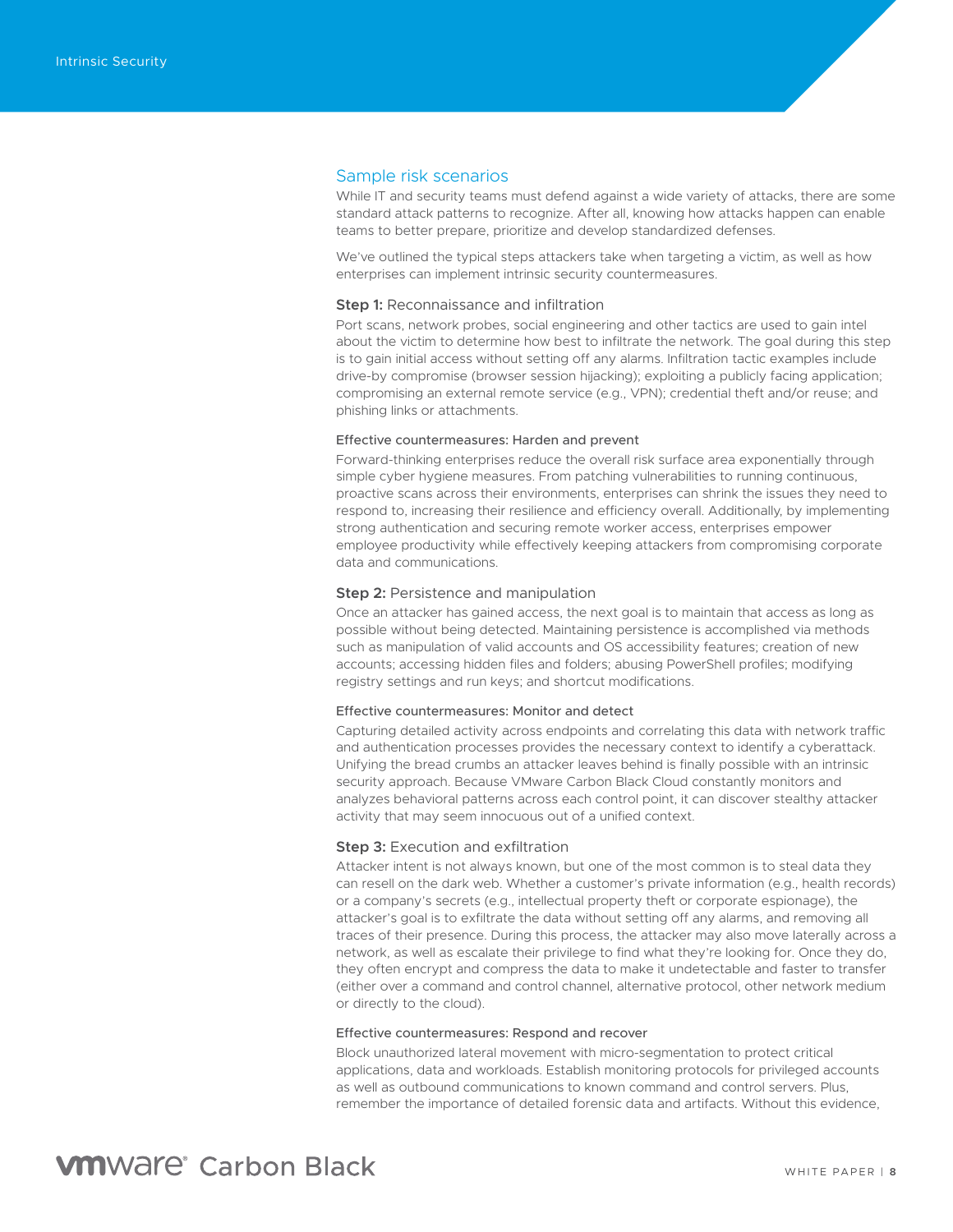<span id="page-8-0"></span>According to our threat data, ransomware attacks against financial services firms increased more than 900 percent in the short period from February 2020 to April 2020.5

leaders are unable to make good decisions on whether or how to prosecute the breach, or how to strengthen controls and update security policies.

In each of the following risk scenarios, we outline how VMware Carbon Black Cloud broadens, deepens and extends your defenses across your enterprise.

### Ransomware

Ransomware is one of the most disruptive and costly types of malware. Because it renders the victim's data and systems inoperable until the ransom is paid, ransomware threats force businesses to make an intolerable choice: Accede to a criminal's demand to pay up, and pay up quickly, or risk losing even more money while putting your operations, your brand and customer trust at risk.

While no industry is safe from these attacks, recent ransomware attacks against the financial sector are on a particularly high rate of growth, likely designed to exploit the current public health and economic crisis. According to our threat data, ransomware attacks against financial services firms increased more than 900 percent in the short period from February 2020 to April 2020.5

Ransomware costs go well beyond the actual ransom (if paid) and can result in data loss, downtime, lost productivity and reputational harm, not to mention all of the costs associated with recovery: restoring systems, processes and brand reputation; educating employees; and conducting complete forensic investigations.

### How does it work?

The tip of the spear in ransomware attacks is often a phishing email or other social engineering tactic, to trick users into giving up their credentials or downloading the malware directly. That said, in one of the most devastating ransomware attacks, NotPetya, the attackers relied on exploiting a common vulnerability to infect victim systems, avoiding the need to trick users at all.

The latest ransomware innovations use PowerShell, scripts, macros and memory-based attacks to bypass traditional signature-based antivirus. Leveraging these native technologies allows the attacker to avoid detection during the delivery and installation phase of an attack.

Once installed, the ransomware immediately encrypts some or all of the user files. The files and file system remain encrypted until and unless the victim follows the attacker's directions, pays the ransom, and obtains the decryption key to restore access to their system and data.

Ransomware is big business and continues to grow exponentially. In underground forums, ads for ransomware as a service target inexperienced cyberattackers with the means, guidance and infrastructure to get started on their own for as little as \$10 in seed money.<sup>6</sup>

### What you can do

Despite the gloomy picture, there are concrete steps you can take to avoid becoming the next ransomware victim. Specifically, VMware Carbon Black solutions prevent ransomware attacks via three specific protection mechanisms. Here's how it works.

Know the real-time security state of each of your endpoints. This is the crucial first step in preventing ransomware and other malware outbreaks. With our platform, IT and security can understand the current state of more than 1,500 artifacts on any endpoint and run ongoing assessments to track IT hygiene. They can also take immediate action remotely with a secure shell into any endpoint on or off the network, performing full investigations and resolving exposures that provide ransomware attackers a foothold.

6. Recorded Future. "5 Ransomware Trends to Watch in 2020." Allan Liska. February 13, 2020.

<sup>5.</sup> VMware Carbon Black. "Modern Bank Heists 3.0." Tom Kellermann and Ryan Murphy. May 2020.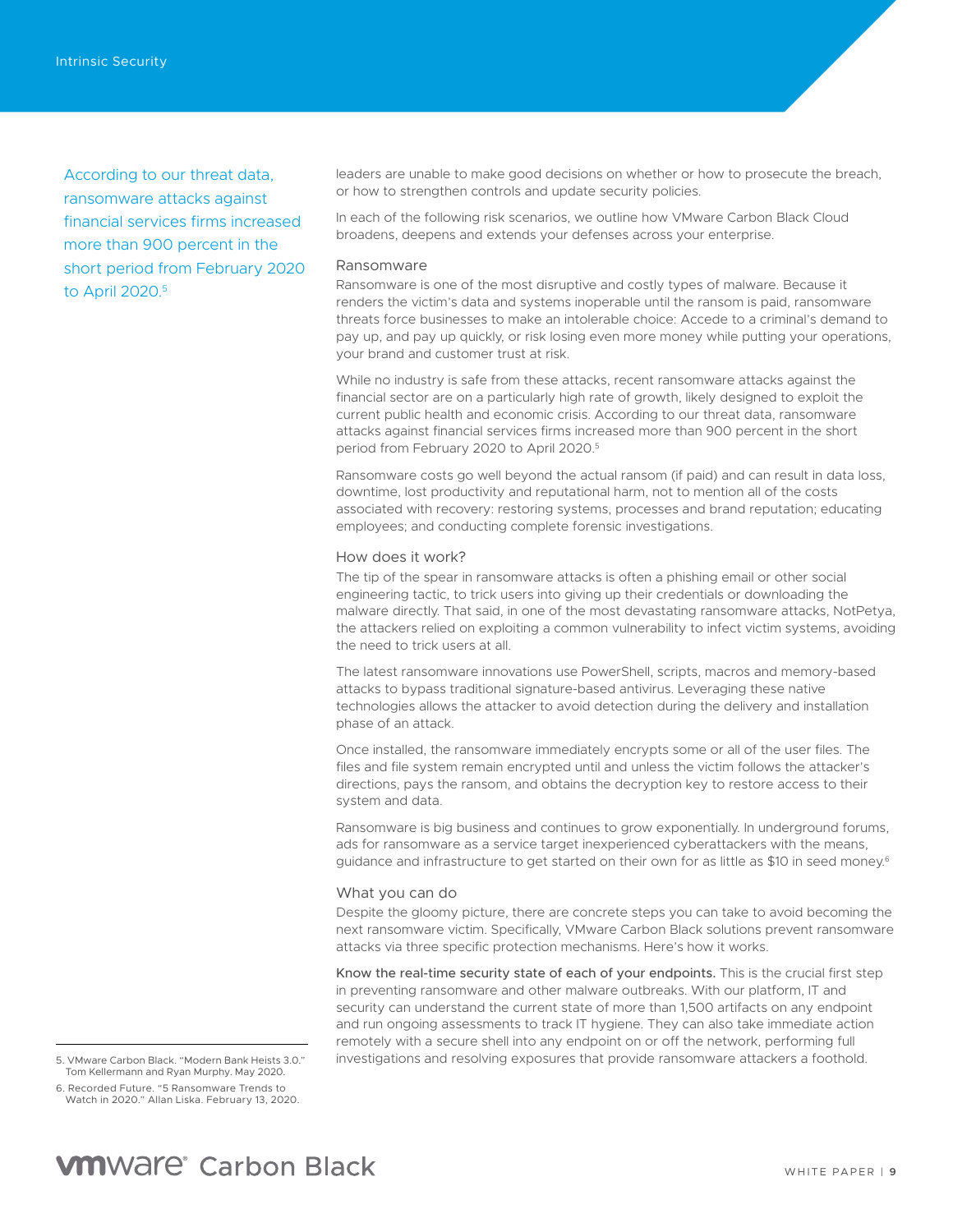Pro tip: With VMware Carbon Black® Cloud Enterprise EDR™, your threat hunting teams can proactively explore the environment for vulnerabilities that may expose you to ransomware risks.

By combining next-generation antivirus (NGAV) and behavioral endpoint detection and repsonse (EDR), VMware Carbon Black Cloud offers multiple layers of prevention capabilities to identify and disable ransomware and other types of malware. Rather than relying solely on signatures or machine learning, our solution uses these approaches and more. Our platform is continually updated with dynamic threat intelligence, including the latest signature updates, reputation scores, and more than 110 core attacker behaviors, such as the MITRE ATT&CK TIDs. This way, we can better identify known ransomware attacks before they are executed.

Block access to the goods, identify variants and trap them. Assuming the ransomware attack is able to slip past the first series of prevention measures, and initial execution begins, our behavioral analysis engine will identify the resulting activity and block it before it can cause damage. Specifically, VMware Carbon Black Cloud monitors and blocks access and modification attempts to master boot records and shadow copies. Additionally, it uses canary files, which are benign files that reside on the endpoint to lure, trap and expose evasive ransomware variants.

This approach enables VMware to continually improve our ability to detect new ransomware variants and improve our tactics in disrupting them.

Pro tip: With Carbon Black Cloud Enterprise EDR, you can customize detections based on your own data, or automatically leverage newly released indicators of compromise (IoCs) from VMware Carbon Black Cloud and third-party threat intelligence providers.

Disrupt phone home attempts, patch holes and verify the fixes. VMware Carbon Black Cloud can identify new ransomware variants, even for endpoints that are offline. For example, assume the ransomware in question involves a zero-day attack and has no reputation score on file. In this scenario, VMware Carbon Black Cloud blocks the malicious binary execution based on its nefarious behavior. Any executable that injects code into legitimate running processes or spawns new child processes from packed memory buffers is clearly not benign.



FIGURE 3: See all processes and how they're spawned.

Because our solution relies on patterns of attack rather than IoCs devoid of behavioral context, it has the intelligence necessary to reliably prevent the executable from attempts to phone home to its command and control server. Plus, it has full visibility into how the attack happened. With this insight, IT and SecOps teams can proactively patch relevant vulnerabilities, and use our suite of remediation tools to quarantine machines, block software and remove unwanted items.

### **VM**Ware<sup>®</sup> Carbon Black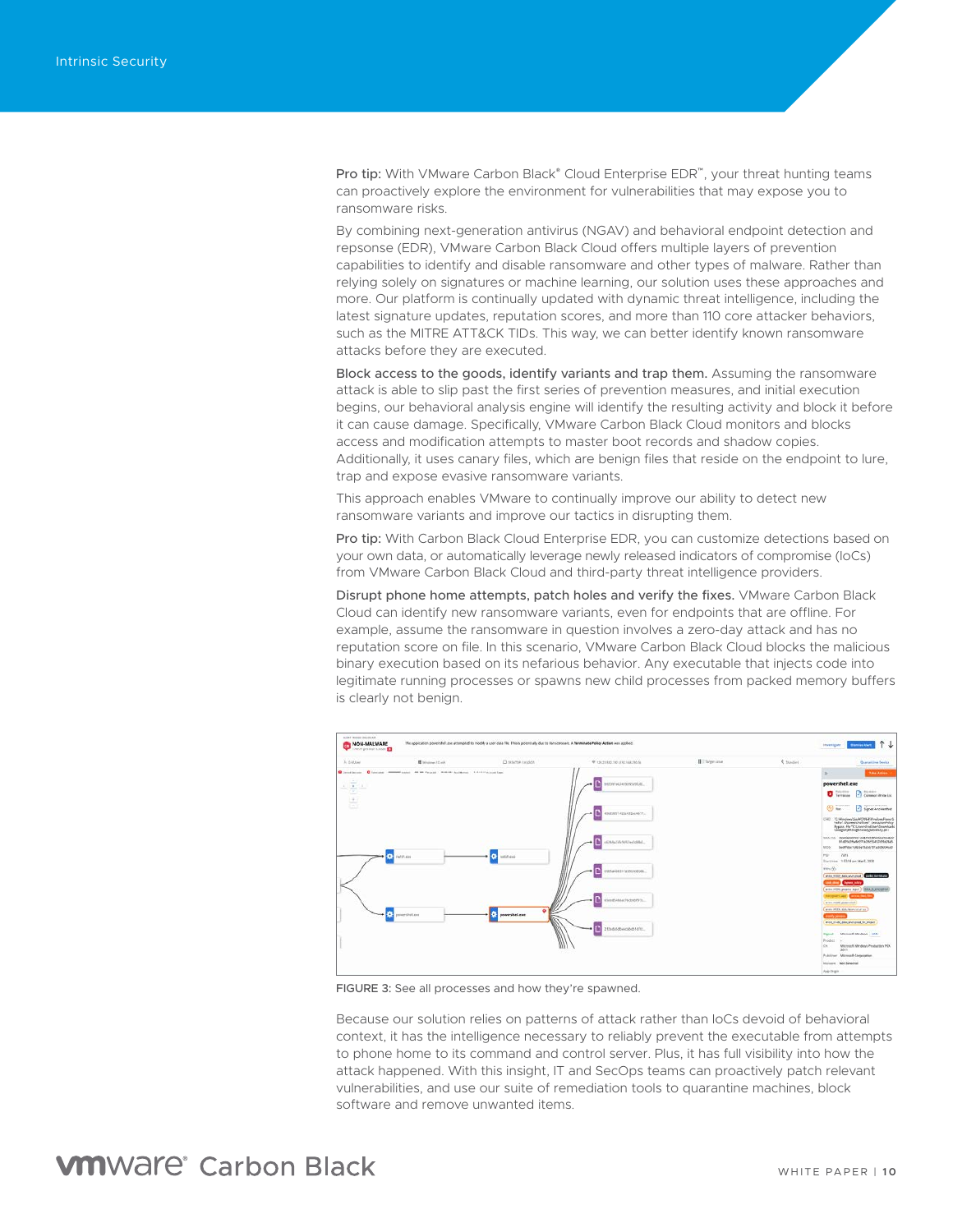<span id="page-10-0"></span>Pro tip: With VMware Carbon Black® Cloud Audit and Remediation™, IT and desktop teams can run live queries against their entire endpoint ecosystem to validate that the ransomware outbreak is effectively mitigated.

### Credential theft, abuse or misuse

With a valid set of credentials, attackers can accomplish much of their nefarious activity without raising a single alarm. That's why credentials are so often a popular target, particularly during the first stage of an attack. In the latest Verizon Data Breach Investigation Report, 29 percent of data breaches involved the use of stolen credentials.<sup>7</sup>

According to the 2019 IBM Security and Ponemon Institute Cost of a Data Breach study, the total average cost of a data breach is \$3.92 million.<sup>8</sup> With this high of a price tag, it's rather astounding that something as simple as an administrative username and password guards against what could be an existential threat for many businesses.

Privileged accounts are the most valuable assets to an attacker. With a privileged account, an attacker essentially has the keys to the entire enterprise. They can create new accounts, modify existing ones to grant excessive privileges, and then delete any trace of their handiwork by zeroing out log files that record their activity.

If an attacker's goal isn't to steal corporate or customer data, they can still sell stolen credentials on the black market to someone whose goal is cybercrime and corporate espionage.

### How does it work?

Often, phishing or spearphishing attacks are the ways that attackers gain access to credentials. Other methods include stealing credentials via SQL injection attacks, cross-site scripting (XSS), session hijacking or man-in-the-middle attacks against websites. Some of the most insidious credential attacks use native, authorized tools such as PowerShell so that the activity appears legitimate on the surface and avoids setting off any alarms.

Once an attacker has credentials on an endpoint, the next goal is to expand that privilege and move laterally across the network to find valuable data, such as sensitive customer data and corporate proprietary data, as well as escalate their privileges by compromising the domain controller and Active Directory database.

### What you can do

Empower and educate. Each employee in the enterprise is an essential steward for cybersecurity. Make sure employees understand their role, and make it easy for them to protect credentials with password manager software, or obfuscate credentials completely using SSO. Multifactor authentication is another must-have for global enterprises, particularly those with employees connecting from everywhere and anywhere.

On a regular basis, review privileged domain accounts and their access to VIP domain accounts to assess whether these are required and serve a legitimate purpose to business operations. Because these credentials are the most attractive targets for an attacker, keep them closely watched and limited to as few as possible.

Pro tip: Carbon Black Cloud Audit and Remediation allows teams to run security configuration assessments on any aspect of an endpoint's configuration to verify employee compliance with corporate usage policies (e.g., use of password manager software). The same thing goes for domain controller configuration, making it that much harder for attackers to steal credentials.

Spot a stealthy attack, auto-block and tackle. Protecting and monitoring domain controllers and administrative accounts that have direct access to Active Directory is an essential part of stopping an attack before it can even begin.

8. IBM Security and Ponemon Institute. "Cost of a Data Breach Report." 2019.

<sup>7.</sup> Verizon. "2020 Data Breach Investigations Report.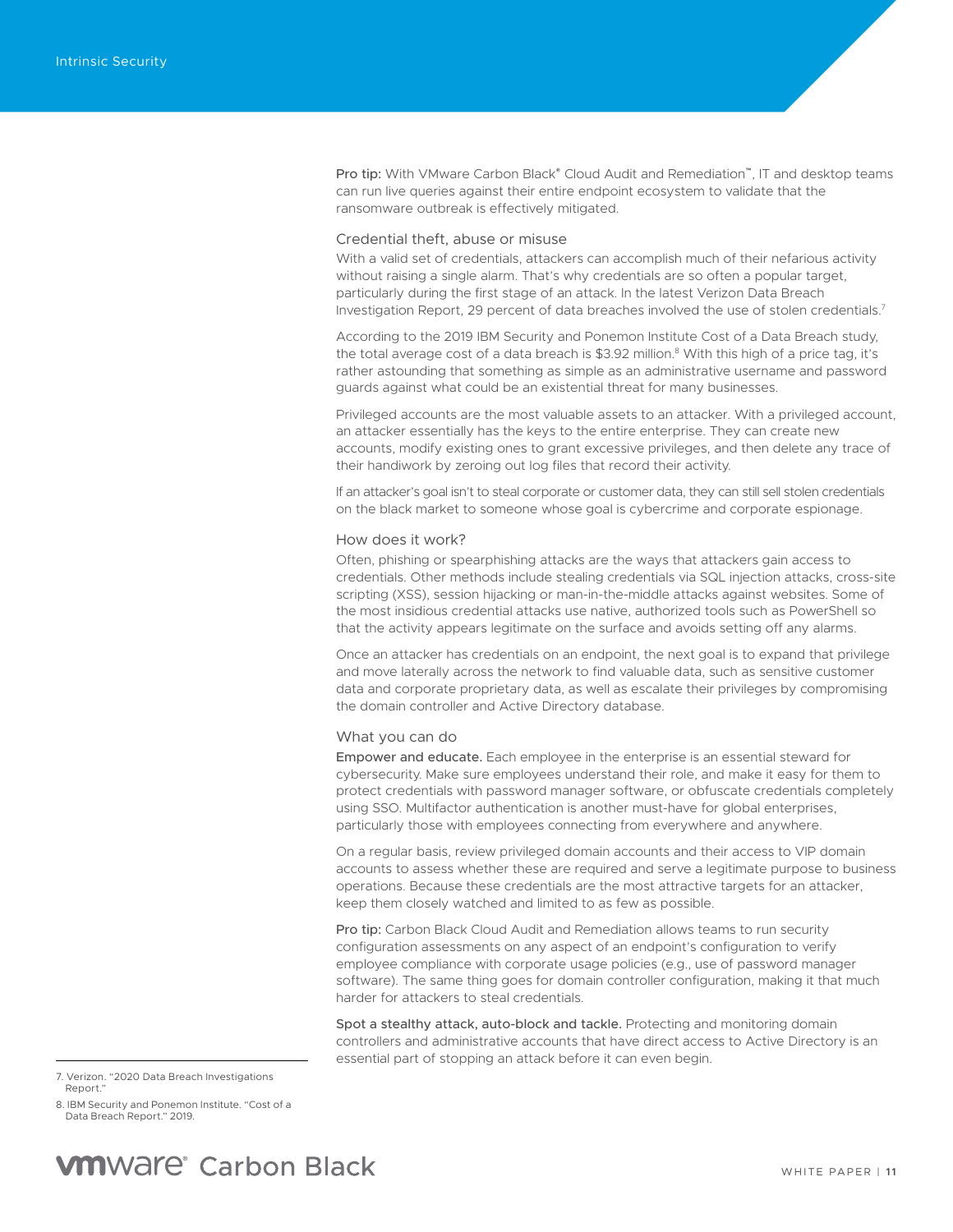VMware Carbon Black Cloud detects credential-stealing attacks that hide behind native, authorized applications such as PowerShell. Our event stream processing engine flags behavior that is inconsistent with what we expect to see on endpoints, even if the process is authorized. In this example, we see that PowerShell launches lsass.exe. Once compromised, this executable gives attackers full access to domain account credentials. Because this behavior is not expected and highly suspicious, VMware Carbon Black Cloud immediately blocks this action locally on the endpoint and sends an alert.

Collect forensic data, auto-update security policies. While the credential theft attack may be thwarted, it's still worthwhile to connect to the endpoint to investigate any additional exposure or attacker activity. Use VMware Carbon Black Cloud to isolate affected systems and remotely access them via secure shell to examine more closely, and implement any additional remediation steps.

VMware Carbon Black Cloud automatically collects and stores detailed forensic data so you can investigate the breach attempt and use this data to update endpoint security policies en masse. For example, if you discovered that the credential abuse involved remote access to an administrative account, you might consider adding a rule that allows remote access to administrative accounts only from an approved list of IP addresses or range of addresses.



### FIGURE 4: Examine process detail in depth.

Having detailed forensic data to review when investigating an incident provides critical accurate details about what occurred on the system. Leveraging a third-party audit trail of this activity ensures security teams have all of the data necessary to make an accurate decision in seconds about what exactly occurred and the scope of the incident. Without this level of an independent activity audit trail, one would often have to assume a larger scope, which can lead to overreporting.

Alternatively, forensic analysis may be leveraged to validate as close to possible what occurred. However, this is extremely costly, cumbersome, time-consuming and requires an extremely high skillset. Even then, forensic analysis often only provides a best guess based on snippets of evidence remaining on the host.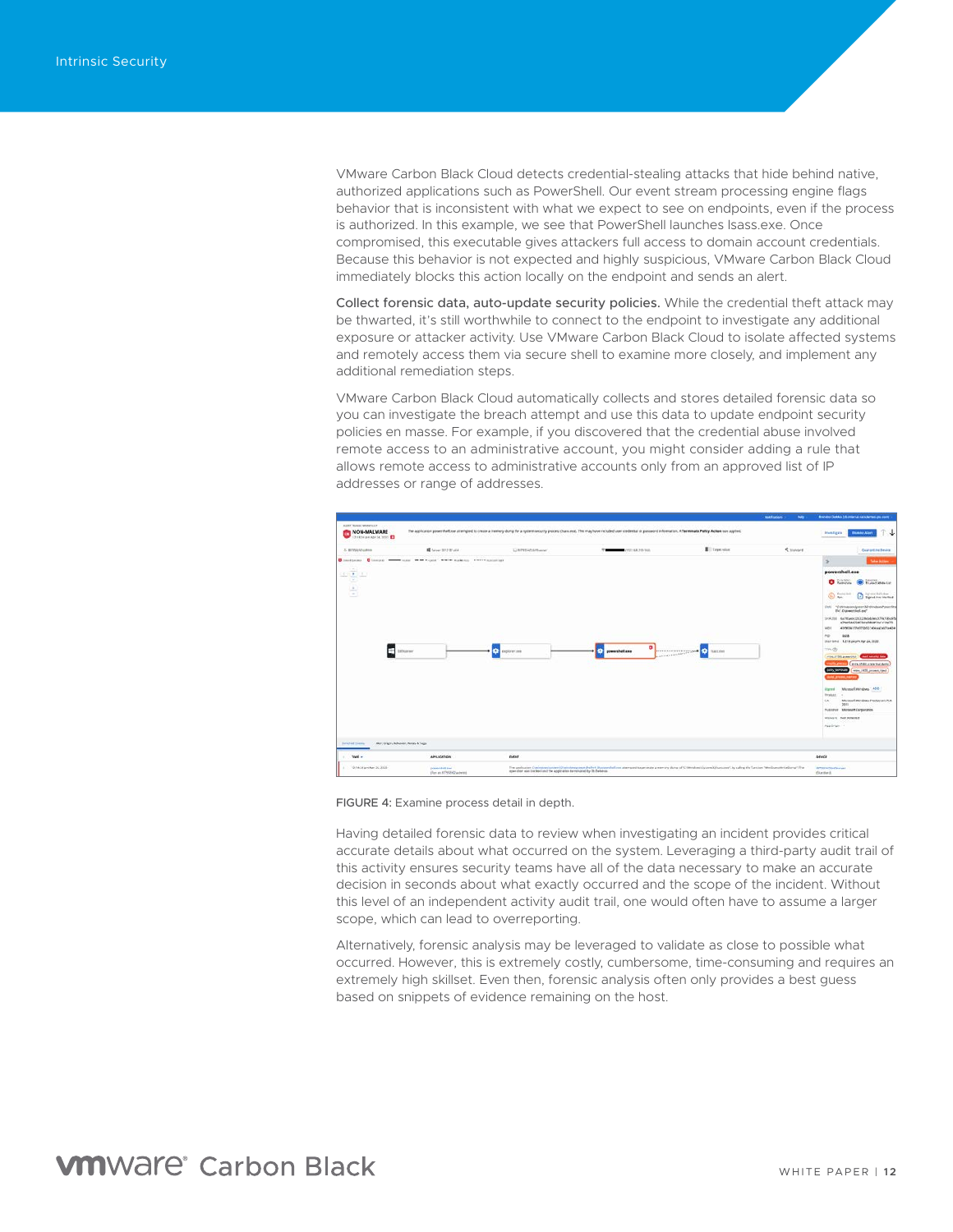### <span id="page-12-0"></span>Phishing, spearphishing and other email-based attacks

Cybercriminals are a lot like any other kind of scammers or con men. They take advantage of crises, such as the COVID-19 pandemic, to trick their victims into taking action, and phishing is the perfect way to do it. While phishing tactics were used in 32 percent of the breaches covered in the 2020 Verizon Data Breach Investigation report<sup>9</sup>, it's likely that number will be even higher in the 2021 report.

Even before the COVID-19 outbreak, phishing attacks were climbing and on pace to be at the highest level in the past three years.<sup>10</sup> Typically, credential theft is the goal of a phishing campaign, with attackers scamming employees to visit fake login pages to steal their credentials. However, attackers are stepping up their techniques by adding more sophisticated traps targeting employees working from home with fake mobile apps, fake COVID-19 maps and fake VPN software.

Spearphishing is simply a highly targeted version of phishing, often scamming VIPs such as corporate executives or board members using information gleaned from analyzing publicly available information (e.g., social media sites, newspaper articles, etc.) to make their messaging more believable.

#### How does it work?

Masquerading is a critical element in phishing and spearphishing attacks, and happens when the name or location of an executable—legitimate or malicious—is manipulated to evade defenses and detection. Whether it's a malicious email attachment masquerading as a benign one or a malformed Office 365 login page masquerading as a legitimate one, the goal is to get the user to click. Once the user clicks, the attacker has their chance to gain initial access.

Email attachments are commonly used for obtaining initial infection. Some of the attachment file types we've seen include files with the following extensions: ZIP, 7Z, TAR, RAR, JAR, VBS, IMG, GZ, EXE, ISO, SCR, RTF, PDF, DOC, XLS. The phishing emails often contain spoofed email headers and authentic messaging to lure the victim into a false sense of security. Additionally, phishers will use attractive attachment names to induce users to open them.

Once an attachment is opened, the underlying malware that's embedded within the document (e.g., a malicious Microsoft Office macro using VBA code) will execute. Another example the VMware Carbon Black Threat Analysis Unit has recently seen uses an ISO attachment containing a PE file that is posing as an SCR file. When it's executed, the PE file deploys RemCos. RemCos is a commercialized remote administration tool (RAT) known to be a well-maintained offering on the dark web.<sup>11</sup>

With remote access and a valid set of credentials, an attacker can do significant damage inside an organization, which makes detecting initial access and thwarting execution a priority for enterprises.

### What you can do

Deputize employees. As with any social engineering attack, phishers take advantage of human nature—our curiosity as well as our unique ability to be easily distracted. Arm employees so they can profile a potential phish, encourage their skepticism and teach them how to spot these scams. For example, remind them that requests for personal information, usernames and passwords are never acceptable over email.

Encourage them to be wary of poor grammar, misspellings, broken links and images, and other characteristics that seem off in an email. Better yet, set up an email address they can send any suspicious emails to for further investigation before they open any attachments or click on any links. Consider implementing safe phishing simulations and training programs to measure and increase employee recognition of phishing and spearphishing attempts (e.g., Gophish).

<sup>9.</sup> Verizon. "2020 Data Breach Investigations Report."

<sup>10.</sup> Comparitech. "Phishing statistics and facts for 2019–2020." Sam Cook. February 7, 2020.

<sup>11.</sup> VMware Carbon Black. "Technical Analysis: Hackers Leveraging COVID-19 Pandemic to Launch Phishing Attacks, Fake Apps/Maps, Trojans, Backdoors, Cryptominers, Botnets & Ransomware." Jared Myers and Ed Murphy. March 19, 2020.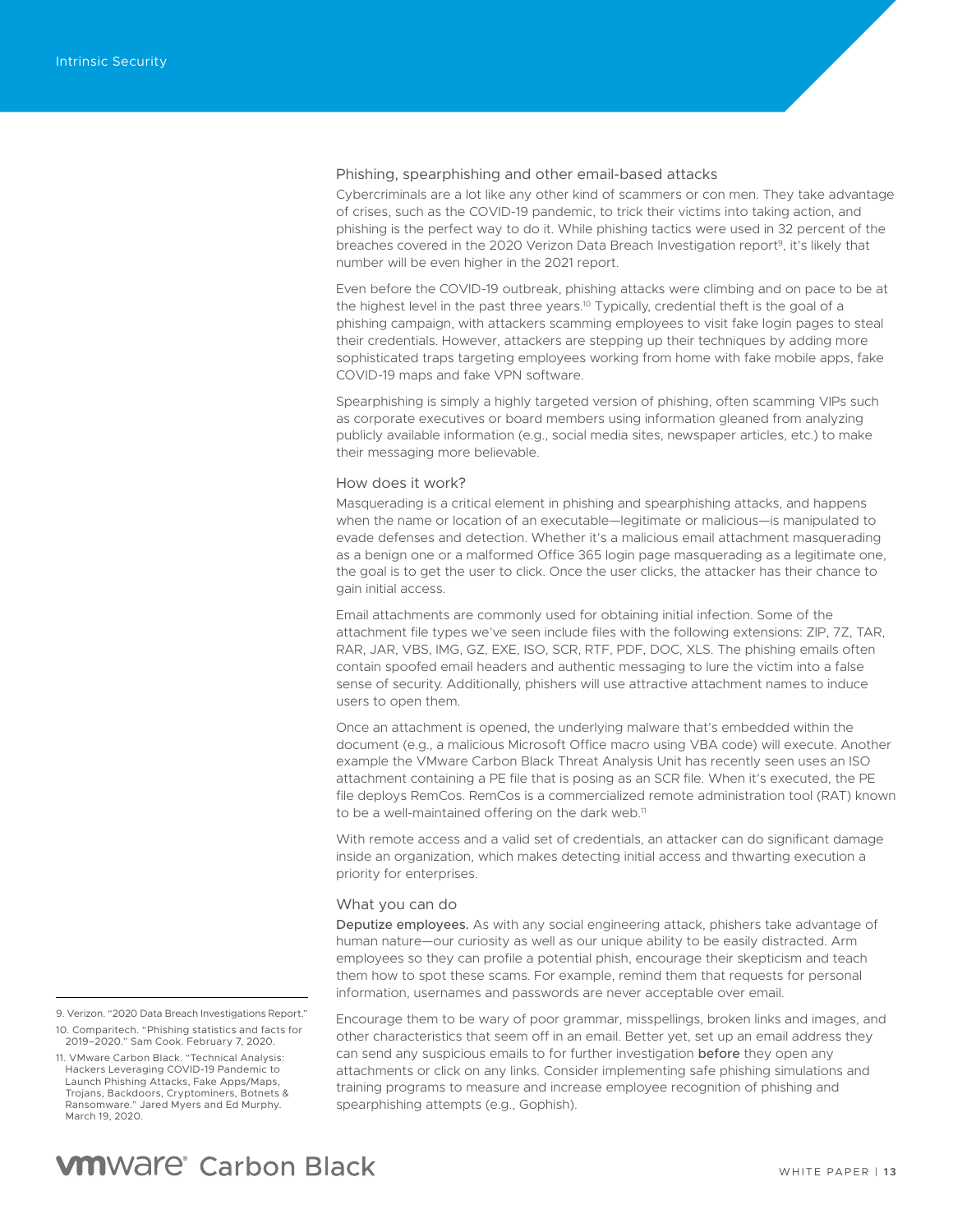Unmask the malicious. Even if a user makes the mistake of opening a malicious attachment, or clicks on a fake login page and kicks off initial access for an attacker, all is not lost. For example, VMware Carbon Black Cloud will identify a malicious process masquerading as a legitimate one based on its behavior. Our platform captures and collects details on which parent processes spawned which child processes, enabling us to catch anomalous behavior and stop a phishing attack in progress.



FIGURE 5: Discover malicious behavior.

Pro tip: ∨Mware Carbon Black® Cloud Managed Detection™ extends enterprise security teams by offering advanced alert monitoring and threat triage to notify you of any threats that could expose your business to phishing or spearphishing risks.

Fool me once. That's all, folks. Once the phishing attack or spearphishing has been thwarted, it's essential to be able to recognize it (or something similar) in the future. Carbon Black Cloud Enterprise EDR collects and visualizes detailed information about attacks targeting endpoints, making root-cause analysis easier than ever before. The VMware Carbon Black Cloud behavioral analytics engine automatically analyzes the attack behavior and ensures all customers' endpoints globally are then protected from this specific behavior going forward. This protection profile is extremely effective because preventing these attacks based on behavior requires the attackers to come up with a whole new attack technique on their next attempt. Alternate methods of prevention commonly rely on very brittle indicators of compromise that are incredibly easy to change, such as malicious file hashes, hostnames, IP addresses and registry keys. Additionally, VMware Carbon Black Cloud allows you to easily build custom watchlists to be alerted any time a similar attack is launched again.

For example, if we've seen that a RAT such as RemCos will install itself and initiate a connection to an IP address in Iran, we can set up a watchlist to alert us, and block it when it happens again.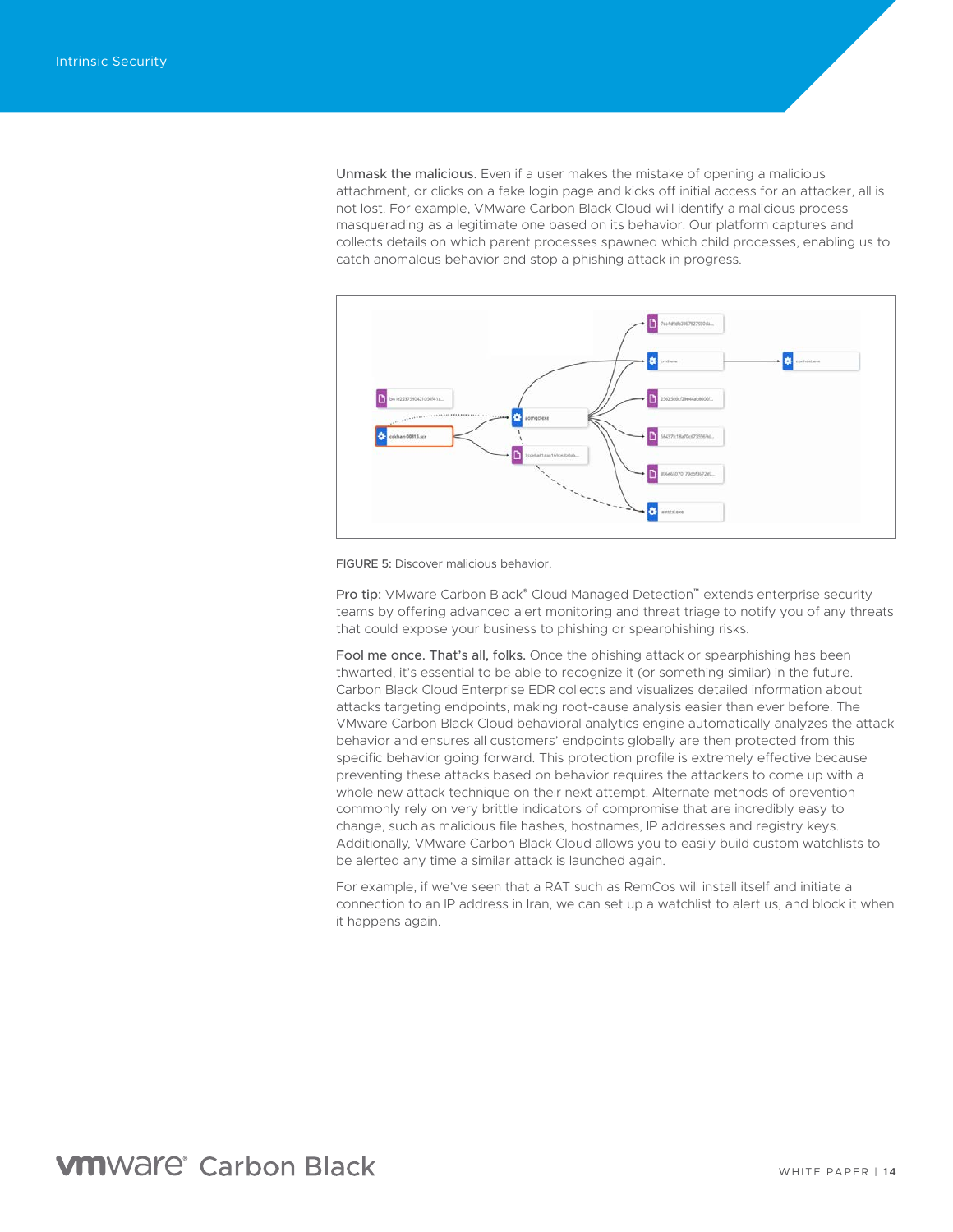| PROCESS ANALYSIS                     |                                |                                                                                                                                                                                                                                                                                                                                                                           |                                                                                                                                                                                      |                     |                                                                                                                                                                                                                 |                                                                                                                                                                                                                                                                                                                                                                                                                                                                                                                                                                                                                                                                                                                                                                                                                                                 |
|--------------------------------------|--------------------------------|---------------------------------------------------------------------------------------------------------------------------------------------------------------------------------------------------------------------------------------------------------------------------------------------------------------------------------------------------------------------------|--------------------------------------------------------------------------------------------------------------------------------------------------------------------------------------|---------------------|-----------------------------------------------------------------------------------------------------------------------------------------------------------------------------------------------------------------|-------------------------------------------------------------------------------------------------------------------------------------------------------------------------------------------------------------------------------------------------------------------------------------------------------------------------------------------------------------------------------------------------------------------------------------------------------------------------------------------------------------------------------------------------------------------------------------------------------------------------------------------------------------------------------------------------------------------------------------------------------------------------------------------------------------------------------------------------|
| <b>A. Protacy Process</b>            | <b>Selected Printerio</b>      | 14325 prizzy 4, 2016<br>flashutil32.32.0.0.344.pepper.exe flashutil32.32.0.0.344.pepper.exe constitutional particle and the first projection of the flashutility and the projection of                                                                                                                                                                                    |                                                                                                                                                                                      |                     |                                                                                                                                                                                                                 | <b>Glen Automobile</b>                                                                                                                                                                                                                                                                                                                                                                                                                                                                                                                                                                                                                                                                                                                                                                                                                          |
| A LUITOR GROSSOCIATIVE               | <b>RE Windows 55 (d.d.)</b>    | C) LAPICE-DASTROLE                                                                                                                                                                                                                                                                                                                                                        | 197,000,000 000                                                                                                                                                                      | <b>CIT Franklin</b> | <sup>2</sup> Remain Employees                                                                                                                                                                                   | Wate                                                                                                                                                                                                                                                                                                                                                                                                                                                                                                                                                                                                                                                                                                                                                                                                                                            |
| <b>Dreamly ham</b><br>٠<br>$\sim$    |                                | ×<br>of unknown<br>٠<br>fairginmarktaumi.<br>٠<br>despherapplate.com<br><b>Suburble \$2 &amp; \$ box</b><br>۰<br>c<br>distant agentual para<br>c<br><b><i><u>SAMPHONES AND</u></i></b><br>۰<br><b>STARRAGE</b><br>randitions<br>۰<br>г<br>taskhestie ere<br>n<br>kalışlayarıpdatanarıs.<br><b>Industry and</b><br>٠<br>Teripiannus detainid<br>٠<br><b>Administration</b> |                                                                                                                                                                                      |                     | Patt.<br>MOC<br><b>Reputation 31</b><br><b>ERAISIA</b><br><b>Chicago Scottist</b><br><b>HO</b><br>Emmer<br><b>Integrity Medium</b><br><b>Signed</b><br>Preduct:<br>CA<br>Published Adults Inc.<br>T HEAR 2 Mil- | Christophysets/P/turning/Fam<br>the building and a state of the control of<br><b><i>Island Jensi Text Ticks and Telefi president</i></b><br>149-208 ZRAVNESENSGERLANDsvillend<br>TSPN-TChb/Chicago KTM<br><b>Bruny limbs</b><br>TRUSTED WATE LIST<br>TO LEGAN AP A JAM<br>TRUSTED WHERE LIST<br>CIESTINAM 4 207<br>Ocal Caned: TRATED WATELET<br>N141 en Ar 28.2011<br>10%A<br>Institute TRAZZ pre Apr 6, 2020<br>Pressos Access Centres (1)<br>Printinger: Selchangermany/trentage<br>SalvaneandrichingSatPrickage //<br>Sellstoching Printings<br>Adults Inc. 4011<br><b>County</b><br>Digitle t BY Code Signing CA (Sink2)<br>Arawr Assembly Democrating to Joen<br>7000<br>П енциклопедия<br>22410 anche 4, 2021<br><b>D</b> Indicate James * a OS netcare, local<br><b>Balling</b><br>FIRST pro for 4, 2610<br>+ Report is in 1 warmfield. |
| <b>FILTERS</b><br>$Time \in$ drawing |                                |                                                                                                                                                                                                                                                                                                                                                                           |                                                                                                                                                                                      |                     |                                                                                                                                                                                                                 |                                                                                                                                                                                                                                                                                                                                                                                                                                                                                                                                                                                                                                                                                                                                                                                                                                                 |
| $-7$ gas<br>$\Omega_i$               |                                |                                                                                                                                                                                                                                                                                                                                                                           |                                                                                                                                                                                      |                     |                                                                                                                                                                                                                 | <b>Text A good</b>                                                                                                                                                                                                                                                                                                                                                                                                                                                                                                                                                                                                                                                                                                                                                                                                                              |
| U. Starte                            |                                |                                                                                                                                                                                                                                                                                                                                                                           |                                                                                                                                                                                      |                     |                                                                                                                                                                                                                 |                                                                                                                                                                                                                                                                                                                                                                                                                                                                                                                                                                                                                                                                                                                                                                                                                                                 |
| <b>Audio</b><br>38                   | THAT A<br>TYPE                 | EVENT                                                                                                                                                                                                                                                                                                                                                                     |                                                                                                                                                                                      |                     |                                                                                                                                                                                                                 |                                                                                                                                                                                                                                                                                                                                                                                                                                                                                                                                                                                                                                                                                                                                                                                                                                                 |
| $\rightarrow$<br>manuel              |                                |                                                                                                                                                                                                                                                                                                                                                                           |                                                                                                                                                                                      |                     |                                                                                                                                                                                                                 |                                                                                                                                                                                                                                                                                                                                                                                                                                                                                                                                                                                                                                                                                                                                                                                                                                                 |
| <b>Homewide</b><br> 1 <br>m.         | FERZI #4 AP A 2028<br>DRIBTIC. |                                                                                                                                                                                                                                                                                                                                                                           | A handle for a shread in this process was agened with change rights by thread Changean The covernmass/Changean (CFC for the Changean CCFC for CDCFC) COMPACTION (The Changean CHCFC) |                     |                                                                                                                                                                                                                 |                                                                                                                                                                                                                                                                                                                                                                                                                                                                                                                                                                                                                                                                                                                                                                                                                                                 |

FIGURE 6: Rich details support investigations.

| <b>INVESTIGATE</b>                                                                                                                                                                                                        |                                                                                                                      |                                   |                           |        |                                   |              |                                                   |                                                   |        |                    |                          | <b>HAVE WITH</b>                             |  |
|---------------------------------------------------------------------------------------------------------------------------------------------------------------------------------------------------------------------------|----------------------------------------------------------------------------------------------------------------------|-----------------------------------|---------------------------|--------|-----------------------------------|--------------|---------------------------------------------------|---------------------------------------------------|--------|--------------------|--------------------------|----------------------------------------------|--|
| 1 45 MILLION BLANK AVE                                                                                                                                                                                                    |                                                                                                                      |                                   |                           |        |                                   |              |                                                   |                                                   |        | $0.77 - 1$ Harrist |                          | - -<br><b>Address On the Contract of the</b> |  |
|                                                                                                                                                                                                                           |                                                                                                                      |                                   |                           |        |                                   |              |                                                   |                                                   |        |                    |                          |                                              |  |
| $-1<$<br><b>FILTERS</b>                                                                                                                                                                                                   | <b>Zessums</b>                                                                                                       |                                   |                           |        |                                   |              |                                                   |                                                   |        |                    |                          |                                              |  |
| <b>Winner</b>                                                                                                                                                                                                             | <b>PRISCITEE IV</b>                                                                                                  |                                   | <b>SEVICE 17</b>          |        | <b>BIVICE TAKE = FOR</b>          |              | <b>USEKAASE</b>                                   | BEMOS - REBUSH - MTCOAM - MOXIGAN - CHESPISCE - C |        |                    |                          |                                              |  |
| <b>California</b><br><b>Seriau at hituature of \$1.00.</b>                                                                                                                                                                |                                                                                                                      |                                   | <b><i>ISTO-CRISIN</i></b> |        | STEER ROLL<br><b>Apr 13, 2020</b> |              | LAPSUA CREATIVITY AND<br><b>PAT</b>               | ٠                                                 |        |                    | -                        | $-4$                                         |  |
| permission and control to the control of the<br>Continued to the procedure of                                                                                                                                             |                                                                                                                      |                                   |                           |        |                                   |              |                                                   |                                                   |        |                    |                          |                                              |  |
| <b>PERSONAL PROPERTY AND INCOME.</b><br><b><i><u>ALCOHOL: AND AND ARTISTS OF THE CASE OF THE CASE OF THE CASE OF THE CASE OF THE CASE OF THE CASE OF THE CASE</u></i></b><br><b>Robert E. H.F Chrystmask and E. Phys.</b> | <b>Behalfill AT 8 E 544 peaper.ede L</b><br>Claimphong passed for across of flush than and 2 apr 0.0. Het properties |                                   | <b>MILE-CATERY</b>        |        | <b>SANZY AVE</b><br>Apr & 2020    | <b>HETAL</b> | LAPTON CONFIDENTIALS<br><b>TO CONTRACT STATES</b> | $\sim$                                            | $\sim$ | $\sim$             | $\overline{\phantom{a}}$ | $-1$                                         |  |
| OWNER MATRICKNESS AND TABLE                                                                                                                                                                                               |                                                                                                                      |                                   |                           |        |                                   |              |                                                   |                                                   |        |                    |                          |                                              |  |
| Attachance Chamber Lat. 276                                                                                                                                                                                               |                                                                                                                      | Add Query (B)                     |                           |        | ×                                 |              |                                                   |                                                   |        |                    |                          |                                              |  |
| <b>A Blacking Report Allen</b>                                                                                                                                                                                            |                                                                                                                      |                                   |                           |        |                                   |              |                                                   |                                                   |        |                    |                          |                                              |  |
| <b>B. Present Ford:</b>                                                                                                                                                                                                   |                                                                                                                      | Select a Watchlist                |                           |        |                                   |              |                                                   |                                                   |        |                    |                          |                                              |  |
| <b>Deville</b>                                                                                                                                                                                                            |                                                                                                                      | Watchlist.                        |                           |        |                                   |              |                                                   |                                                   |        |                    |                          |                                              |  |
| <b>But Director</b>                                                                                                                                                                                                       |                                                                                                                      | Oillig loss API Group             |                           | $\sim$ |                                   |              |                                                   |                                                   |        |                    |                          |                                              |  |
| __<br><b>MARKETING</b><br><b>MALL</b>                                                                                                                                                                                     |                                                                                                                      | ALL HAV                           |                           |        |                                   |              |                                                   |                                                   |        |                    |                          |                                              |  |
| <b>Borns Arrest</b><br><b>START</b>                                                                                                                                                                                       |                                                                                                                      | Add quary to a report             |                           |        |                                   |              |                                                   |                                                   |        |                    |                          |                                              |  |
| _____<br><b>SHI</b><br><b>SILVER STATES</b><br>____                                                                                                                                                                       |                                                                                                                      |                                   |                           |        |                                   |              |                                                   |                                                   |        |                    |                          |                                              |  |
| ment the pit<br><b>FWE</b>                                                                                                                                                                                                |                                                                                                                      | Report                            |                           |        |                                   |              |                                                   |                                                   |        |                    |                          |                                              |  |
| <b>Automobility (18)</b>                                                                                                                                                                                                  |                                                                                                                      | Salary                            |                           | ۰      |                                   |              |                                                   |                                                   |        |                    |                          |                                              |  |
| <b>STATISTICS</b><br><b>STATE</b>                                                                                                                                                                                         |                                                                                                                      | Known Network Committees to trait |                           |        |                                   |              |                                                   |                                                   |        |                    |                          |                                              |  |
| - Unemann                                                                                                                                                                                                                 |                                                                                                                      | Software Commercy Used by Dillig  |                           |        |                                   |              |                                                   |                                                   |        |                    |                          |                                              |  |
| <b><i><u>Channel Company</u></i></b>                                                                                                                                                                                      |                                                                                                                      | Canad<br><b>David L.</b>          |                           |        |                                   |              |                                                   |                                                   |        |                    |                          |                                              |  |
| <b>ALACOMER PROVIDER</b><br><b>SLAN</b>                                                                                                                                                                                   |                                                                                                                      |                                   |                           |        |                                   |              |                                                   |                                                   |        |                    |                          |                                              |  |
| <b>INFORMATIONAL RAN</b>                                                                                                                                                                                                  |                                                                                                                      |                                   |                           |        |                                   |              |                                                   |                                                   |        |                    |                          |                                              |  |
| <b>SALE STATION CONTINUES.</b><br><b>START</b>                                                                                                                                                                            |                                                                                                                      |                                   |                           |        |                                   |              |                                                   |                                                   |        |                    |                          |                                              |  |
| <b>AME</b><br><b>COMMERCIAL</b><br>___                                                                                                                                                                                    |                                                                                                                      |                                   |                           |        |                                   |              |                                                   |                                                   |        |                    |                          |                                              |  |
| LATO SCRATTMENT<br><b>THE E</b><br>and the party of the first party of the control of the con-<br>--                                                                                                                      |                                                                                                                      |                                   |                           |        |                                   |              |                                                   |                                                   |        |                    |                          |                                              |  |

FIGURE 7: Setting up custom watchlists.

**WIN**WAre<sup>®</sup> Carbon Black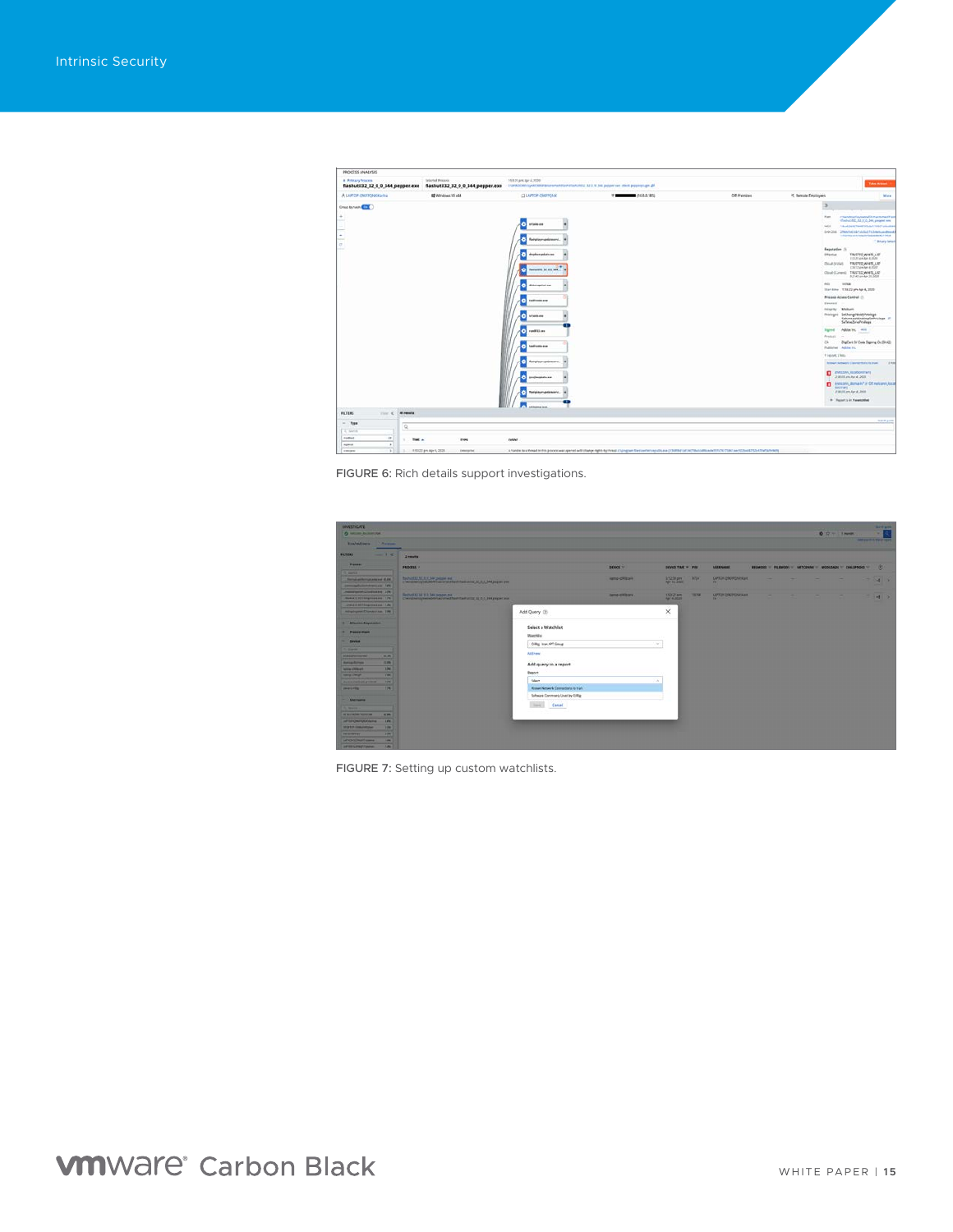### <span id="page-15-0"></span>LEARN MORE

To set up a personalized demo or try it free in your organization, visit *[carbonblack.com/trial.](https://www.carbonblack.com/request-a-demo/?lp=1&utm_source=field&utm_medium=event&utm_campaign=intrinsic-security&utm_term=none&utm_content=intrinsic-whitepaper)*

For more information or to purchase VMware Carbon Black products, please call 855-525-2489 in the U.S. or +44-118-908-2374 in EMEA.

For more information, email *[contact@carbonblack.com](mailto:Contact%40CarbonBlack.com?subject=)* or visit *[carbonblack.com/epp-cloud.](https://www.carbonblack.com/products/vmware-carbon-black-cloud/)*

### **Summary**

Enterprises are climbing an uphill battle when it comes to fighting against cybercriminals. Saddled with old, burdensome technologies that fail to mitigate sophisticated attacks and blended threats, teams need a new way forward. One that maximizes shrinking teams and budgets, easily integrates with existing technologies and workflows, and delivers reliable security at each and every control point in an enterprise.

Intrinsic security from VMware Carbon Black does precisely this.

As a leader in cloud native endpoint protection, we're dedicated to keeping the world safe from cyberattacks. VMware Carbon Black Cloud is a cloud native endpoint protection platform (EPP) that combines the intelligent system hardening and behavioral prevention needed to keep emerging threats at bay, using a single lightweight agent and an easy-touse console.

While other endpoint security products only collect a data set related to what is known bad, VMware Carbon Black Cloud continuously collects comprehensive endpoint activity data and analyzes attackers' behavior patterns to proactively stop cyberattacks before attackers can unleash chaos.

By zeroing in on these anomalies quickly, security teams gain visibility, quickly uncover the root causes of attacks, and take action.

With a vibrant user community and a vast integration ecosystem, including open APIs, developer tools and documentation, you'll be well supported when setting our platform up in your environment.